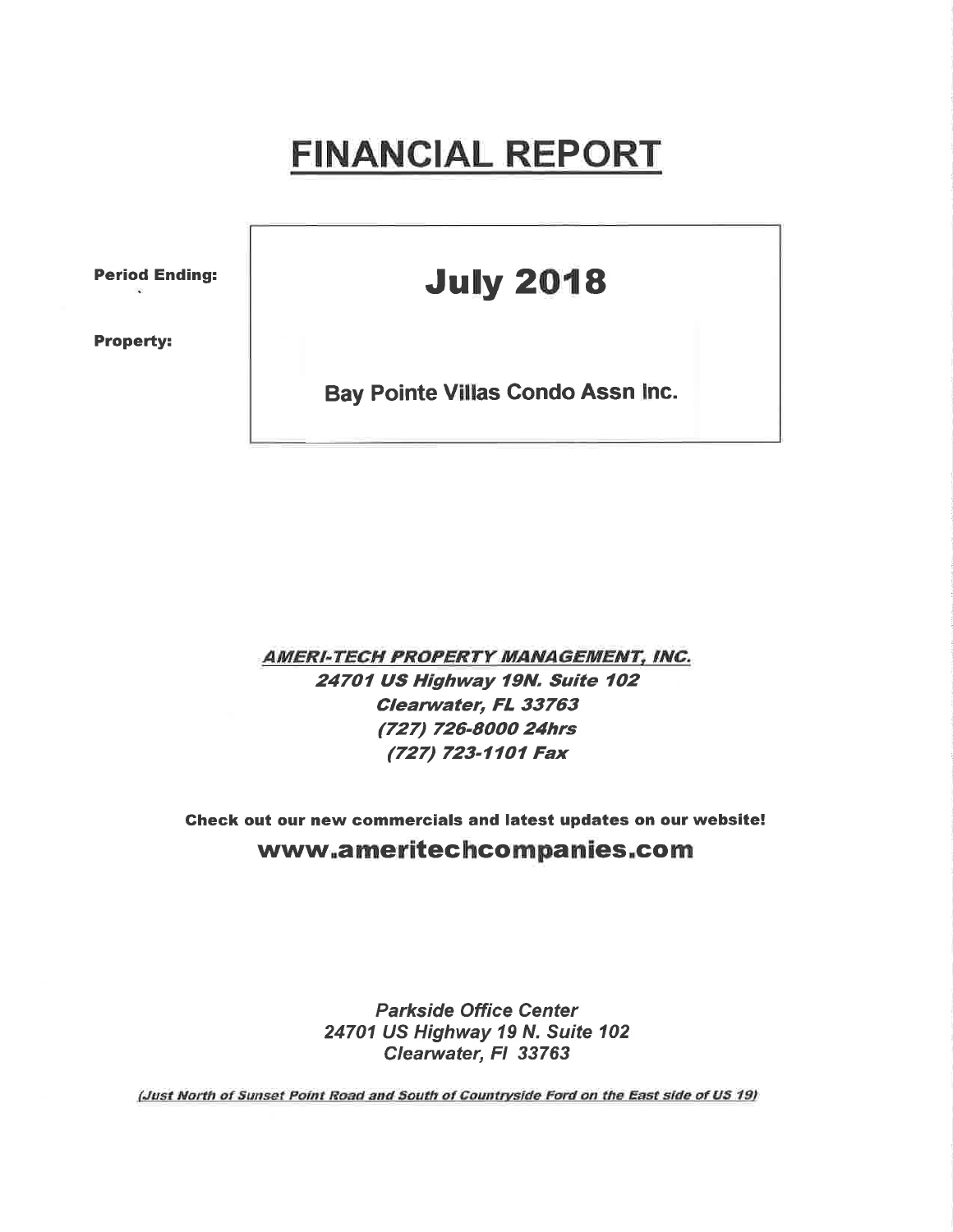It is the intent of Ameri-Tech Property Management services to produce a comprehensive self contained Financial Report, where as the validity and accuracy of the information being reported can be easily understood and substantiated. The following financial information is for Management purposes only in order to assist the association in financial planning. The attached financials have not been Audited, Reviewed, or Compiled at this time by an independent CPA.

The information contained on this page will aid the reader in better understanding this Financial Report. Each report analysis listed below will be explained in clear detail. This will enable the reader to better understand the intent and purpose of each report, as well as render the current financial disposition of the Property or Association.

TaþIe of Contents

| <i><b>Income Statement:</b></i> | The accounting procedures have been prepared on a modified<br>cash basis. All income and expenses are posted on the<br>statement during the same period in which they were incurred.                        |
|---------------------------------|-------------------------------------------------------------------------------------------------------------------------------------------------------------------------------------------------------------|
| <b>Balance Sheet:</b>           | Financial information listed on the Balance Sheet will show all<br>assets and liabilities, such as available cash, deposits, reserve<br>accounts, loans and equity.                                         |
| <b>General Ledger:</b>          | The General Ledger details all of the financial activity performed<br>in a given period to provide the reader with a detailed<br>explanation on each and every entry made for the period being<br>reported. |
| <b>Delinquent Owners:</b>       | This report will list all Delinguent Owners and the current<br>balance due.                                                                                                                                 |
| <b>Prepaid Owners:</b>          | This report will list all Prepaid Members.                                                                                                                                                                  |
| <b>Disbursement Report:</b>     | This report will list all checks disbursed for the period being<br>reported, along with copies of all invoices paid.                                                                                        |
| <b>Reconciliation Report:</b>   | This report with the actual bank statements shall reconcile the<br>account statements for the period being reported.                                                                                        |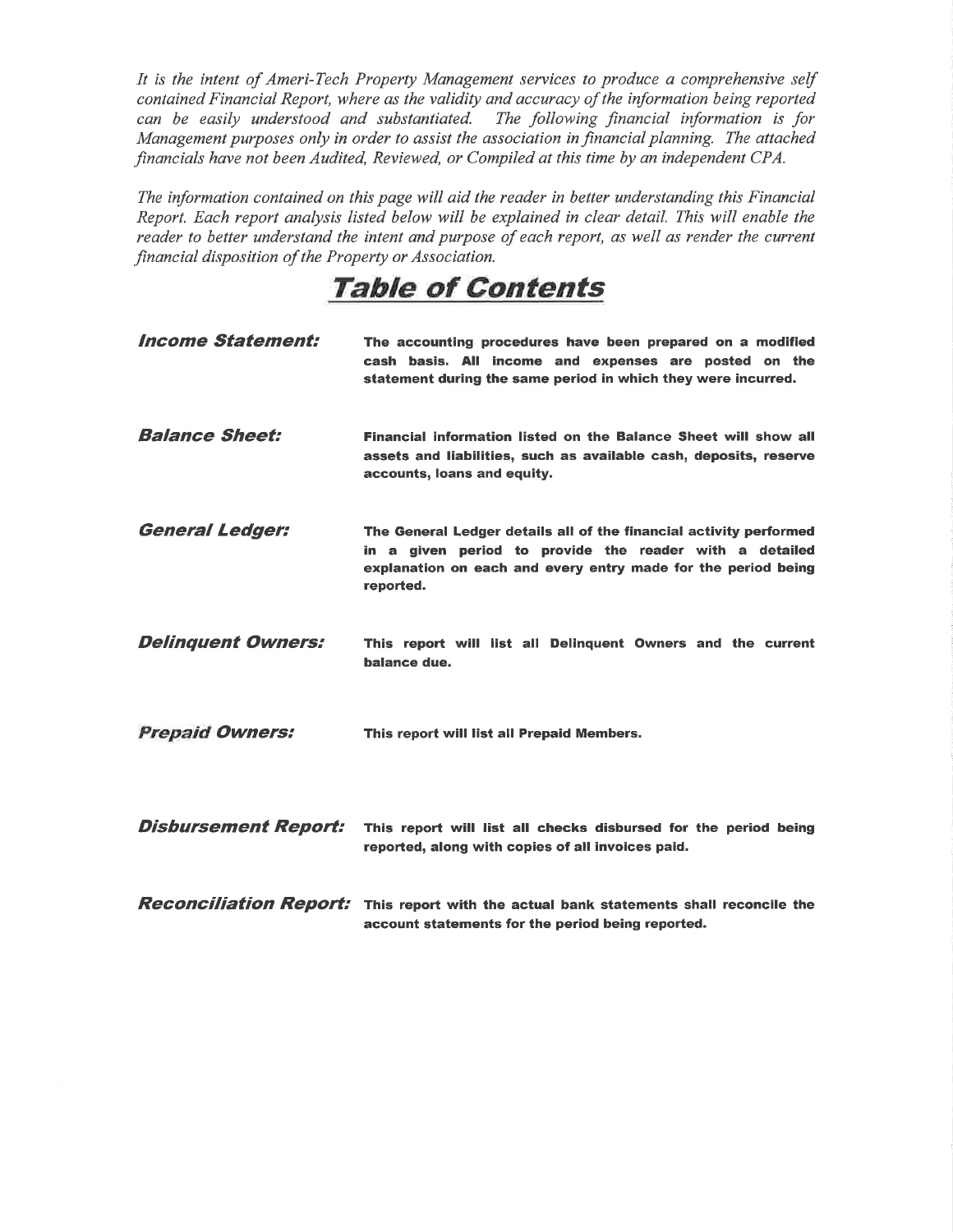

## Income Statement - Operating Bay Pointe Villas Condo Assn. Inc.

## 07/31/2018

Date: 8/10/2018 Time: 4:15 pm Page: 1

|                      |                                     | <b>Current Period</b>    |                |             | Year-to-date             |                          |            |              |  |
|----------------------|-------------------------------------|--------------------------|----------------|-------------|--------------------------|--------------------------|------------|--------------|--|
| <b>Description</b>   |                                     | Actual                   | Budget         | Variance    | Actual                   | Budget                   | Variance   | Budget       |  |
|                      |                                     |                          |                |             |                          |                          |            |              |  |
| <b>REVENUE</b>       |                                     |                          |                |             |                          |                          |            |              |  |
| 4010                 | Unit Maintenance Fees               | \$9,880.00               | \$9,085.00     | \$795,00    | \$64,381.00              | \$63,595.00              | \$786.00   | \$109,020,00 |  |
| 4020                 | Unit Late Fees                      | $\sim$                   |                | ÷           | 60.00                    | $\overline{\phantom{a}}$ | 60.00      |              |  |
| 4400                 | Operating Interest Income           | 0.74                     | á,             | 0.74        | 6.85                     | u)                       | 6.85       |              |  |
| 4500                 | Application Income                  | ٠                        | ÷              | ×           | 50.00                    | ۰                        | 50,00      |              |  |
| <b>Total REVENUE</b> |                                     | 9,880,74                 | 9,085.00       | 795,74      | 64,497.85                | 63,595.00                | 902.85     | 109,020.00   |  |
| <b>EXPENSES</b>      |                                     |                          |                |             |                          |                          |            |              |  |
|                      | <b>ADMINISTRATIVE</b>               |                          |                |             |                          |                          |            |              |  |
| 5010                 | <b>Copies/Printing Supplies</b>     | 47,00                    | 60.00          | 13.00       | 1,301.89                 | 420.00                   | (881.89)   | 720.00       |  |
| 5300                 | Insurance                           | 3,063.56                 | 3,000.00       | (63.56)     | 20,082.07                | 21,000.00                | 917.93     | 36,000.00    |  |
| 5600                 | Corporate Report Fee                |                          | 5.00           | 5.00        | 61.25                    | 35.00                    | (26.25)    | 60,00        |  |
| 5610                 | <b>Bureau Fees</b>                  | 嵩                        | 8,00           | 8,00        | G.                       | 56.00                    | 56.00      | 96.00        |  |
| 5800                 | Management Fee                      | 650.00                   | 400,00         | (250.00)    | 3,500.00                 | 2,800.00                 | (700, 00)  | 4,800.00     |  |
| 5900                 | Legal                               |                          | 50.00          | 50.00       | $\overline{\phantom{a}}$ | 350.00                   | 350,00     | 600.00       |  |
| 5910                 | Accounting/Tax Returns              |                          | 30.00          | 30.00       | 350.00                   | 210,00                   | (140, 00)  | 360.00       |  |
| 6210                 | Pool Permit                         |                          | 15.00          | 15.00       | 175.00                   | 105,00                   | (70.00)    | 180.00       |  |
|                      | <b>Total ADMINISTRATIVE</b>         | 3,760.56                 | 3,568,00       | (192.56)    | 25,470.21                | 24,976.00                | (494, 21)  | 42,816.00    |  |
|                      | <b>GROUNDS MAINTENANCE</b>          |                          |                |             |                          |                          |            |              |  |
| 5400                 | Lawn Service Contract               |                          | 900.00         | 900.00      | 7,300,00                 | 6,300.00                 | (1,000.00) | 10,800.00    |  |
| 5410                 | Mulch                               |                          | 100.00         | 100.00      |                          | 700.00                   | 700.00     | 1,200.00     |  |
| 5420                 | Trees                               | ×                        | 100.00         | 100.00      |                          | 700,00                   | 700.00     | 1,200.00     |  |
|                      | <b>Total GROUNDS MAINTENANCE</b>    | ×                        | 1,100.00       | 1,100.00    | 7,300.00                 | 7,700.00                 | 400.00     | 13,200.00    |  |
|                      |                                     |                          |                |             |                          |                          |            |              |  |
|                      | <b>BUILDING MAINTENANCE</b>         |                          |                |             |                          |                          |            |              |  |
| 6100                 | <b>Building Maintenance</b>         | 21.41                    | 700.00         | 678.59      | 2,371.49                 | 4,900.00                 | 2,528.51   | 8,400.00     |  |
| 6120                 | Miscellaneous Materials             |                          | 100.00         | 100,00      | 291.91                   | 700.00                   | 408.09     | 1,200,00     |  |
|                      | <b>Total BUILDING MAINTENANCE</b>   | 21 41                    | 800.00         | 778.59      | 2,663.40                 | 5,600.00                 | 2,936,60   | 9,600.00     |  |
| 6200                 | Pool Service/Supplies/Maint         | 450.00                   | 250,00         | (200.00)    | 1,575.00                 | 1,750.00                 | 175,00     | 3,000.00     |  |
|                      | <b>UTILITY EXPENSES</b>             |                          |                |             |                          |                          |            |              |  |
| 7000                 | Electric                            | 291.50                   | 180.00         | (111.50)    | 1,518.84                 | 1,260.00                 | (258.84)   | 2,160.00     |  |
| 7001                 | Water and Sewer                     | 2,705.40                 | 1,225,00       | (1,480,40)  | 9,480.40                 | 8,575.00                 | (905, 40)  | 14,700.00    |  |
| 7002                 | Trash Removal                       | $\overline{\phantom{a}}$ | 379.00         | 379,00      | 3,128.23                 | 2,653.00                 | (475.23)   | 4,548.00     |  |
| 7006                 | Cable Service                       | 937:00                   | 919.00         | (18.00)     | 7,321.00                 | 6,433,00                 | (888.00)   | 11,028.00    |  |
|                      | <b>Total UTILITY EXPENSES</b>       | 3,933,90                 | 2,703.00       | (1, 230.90) | 21,448.47                | 18,921.00                | (2,527,47) | 32,436.00    |  |
|                      | <b>NON OPERATING EXPENSES</b>       |                          |                |             |                          |                          |            |              |  |
| 9010                 | Reserves- Painting                  | 530:00                   | 530.00         |             | 2,125.00                 | 3,710.00                 | 1,585.00   | 6,360,00     |  |
| 9030                 | Reserves-Roof                       | 213 00                   | 213.00         |             | 3,076.00                 | 1,491.00                 | (1,585.00) | 2,556.00     |  |
| 9080                 | Reserves- Unallocated Interest      | (79.00)                  | (79.00)        | ×           | (553.00)                 | (553.00)                 | $\sim$     | (948, 00)    |  |
|                      | <b>Total NON OPERATING EXPENSES</b> | 664.00                   | 664.00         | ÷.          | 4,648.00                 | 4,648.00                 | 0.00       | 7,968,00     |  |
|                      |                                     |                          |                |             |                          |                          |            |              |  |
|                      | <b>Total EXPENSES</b>               | \$8,829.87               | \$9,085.00     | \$255.13    | \$63,105.08              | \$63,595.00              | \$489.92   | \$109,020,00 |  |
|                      | <b>COMBINED NET INCOME</b>          | \$1,050.87               | $\mathbb{S}^-$ | \$1,050.87  | \$1,392.77               | $\frac{2}{3}$            | \$1,392.77 | $S-$         |  |
|                      |                                     |                          |                |             |                          |                          |            |              |  |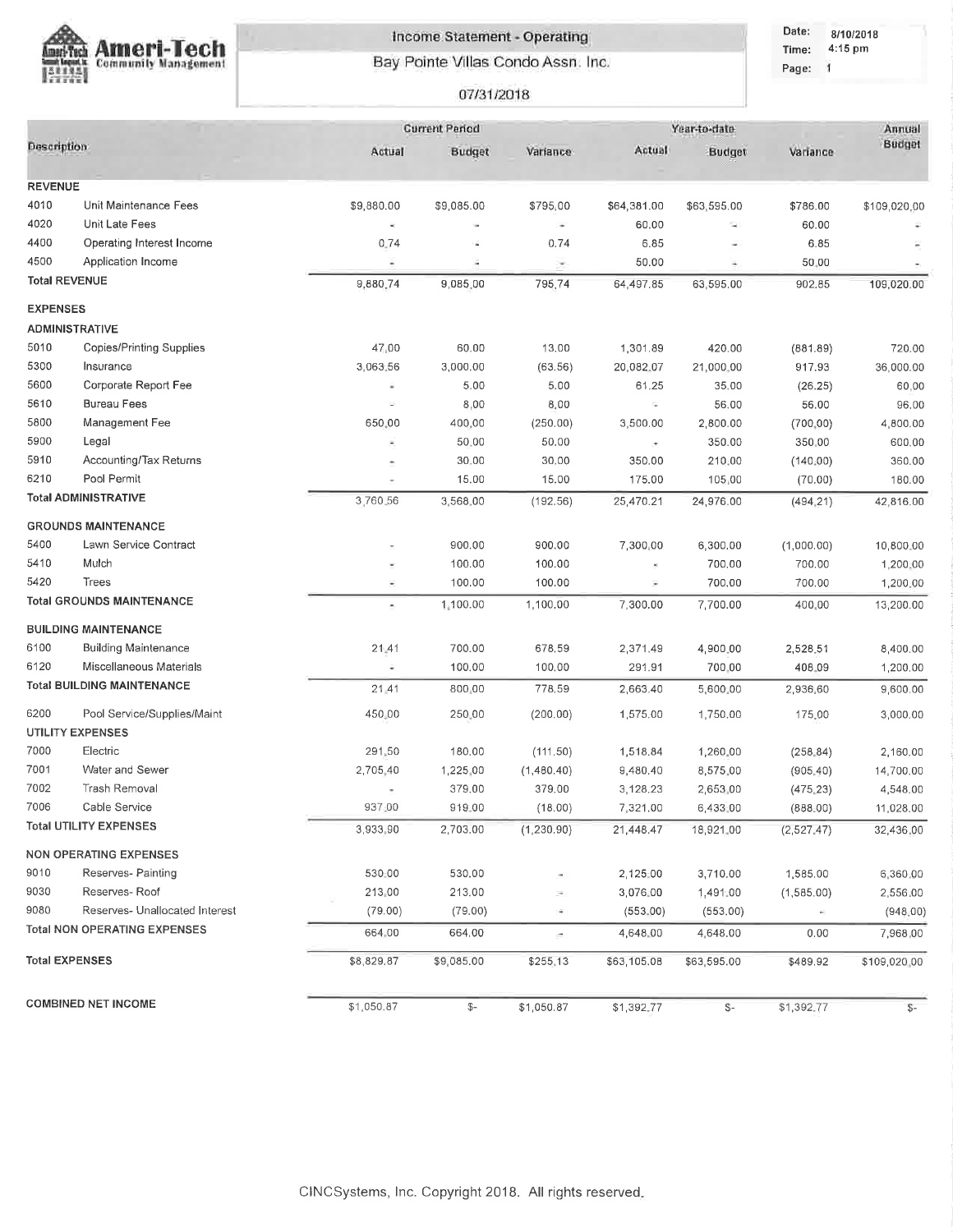|                                                                                    | Income Statement Summary - Operating |                                    |                |                |                          |                          |                     |             |                          | Date:<br>8/10/2018       |          |            |             |
|------------------------------------------------------------------------------------|--------------------------------------|------------------------------------|----------------|----------------|--------------------------|--------------------------|---------------------|-------------|--------------------------|--------------------------|----------|------------|-------------|
| <b>Ameri-Tech</b><br>meri-Tech<br><b>Community Management</b><br>enut; laquer, is: |                                      | Bay Pointe Villas Condo Assn. Inc. |                |                |                          |                          |                     |             |                          | Time:                    | 4:15 pm  |            |             |
| 開開                                                                                 |                                      |                                    |                |                | Fiscal Period: July 2018 |                          |                     |             |                          |                          |          | Page:<br>1 |             |
|                                                                                    |                                      |                                    |                |                |                          |                          |                     |             |                          |                          |          |            |             |
| Account<br><b>REVENUE</b>                                                          | January                              | <b>February</b>                    | March          | April          | May                      | June                     | July                | August      | September                | October                  | November | December   | Tota        |
| 1010 Unit Maintenance Fees                                                         |                                      |                                    |                |                | 48,566.00                | 5,935.00                 | 9,880.00            |             |                          |                          |          | ) m        | \$64,381.00 |
| 1020 Unit Late Fees                                                                |                                      |                                    |                | ×.             | 60,00                    | ۷                        | ÷                   | ÷           |                          |                          |          | ٠          | 60.00       |
| 1400 Operating Interest Income                                                     |                                      | Ξ                                  | ÷              | <b>Section</b> | 5.81                     | 0.30                     | 0.74                | ۰           |                          |                          |          | $\sim$     | 6.85        |
| <b>1500 Application Income</b>                                                     |                                      | ÷,                                 | $\sim$         | $\sim$         | 50.00                    | $\pm$                    | ÷                   | œ.          | $\overline{\phantom{a}}$ |                          |          | ×          | 50.00       |
| <b>Total REVENUE</b>                                                               | ä,                                   |                                    | ÷              | ÷              | 48,681.81                | 5,935.30                 | 9,880.74            | ×           | ×,                       | ż                        |          | i.         | 64,497.85   |
| <b>EXPENSES</b>                                                                    |                                      |                                    |                |                |                          |                          |                     |             |                          |                          |          |            |             |
| <b>ADMINISTRATIVE</b>                                                              |                                      |                                    |                |                |                          |                          |                     |             |                          |                          |          |            |             |
| 5010 Copies/Printing Supplies                                                      |                                      |                                    |                | ×              | 615.47                   | 639.42                   | 47.00               |             |                          |                          |          |            | 1,301.89    |
| 5300 Insurance                                                                     |                                      |                                    |                | ×              | 15,604.20                | 1,414.31                 | 3,063.56            |             |                          |                          |          |            | 20,082.07   |
| 5600 Corporate Report Fee                                                          |                                      |                                    |                | îФ.            | 61.25                    | ÷                        | á.                  |             |                          |                          |          | ί¥,        | 61.25       |
| 5800 Management Fee                                                                |                                      |                                    |                | ×              | 2,000.00                 | 850.00                   | 650.00              |             |                          |                          |          |            | 3,500.00    |
| 5910 Accounting/Tax Returns                                                        |                                      |                                    |                |                | 350.00                   | ٠                        | ٠                   |             | ×                        |                          |          | a.         | 350.00      |
| 3210 Pool Permit                                                                   | ×                                    | i.                                 | ×              | $\sim$         | 175.00                   | ÷,                       | ä,                  | ò.          | ۰                        |                          |          | ÷          | 175.00      |
| <b><i><u>Fotal ADMINISTRATIVE</u></i></b>                                          | ¥.                                   | $\overline{\phantom{a}}$           | ٠              | $\bullet$      | 18,805.92                | 2,903.73                 | 3,760.56            | Ξ           | ٠                        | ÷,                       | ٠        | ٠          | 25,470.21   |
| <b>GROUNDS MAINTENANCE</b>                                                         |                                      |                                    |                |                |                          |                          |                     |             |                          |                          |          |            |             |
| 5400 Lawn Service Contract                                                         | ×                                    | ٠                                  | Ξ              | w              | 5,100.00                 | 2,200.00                 | ×                   | G.          | ×                        | ÷.                       | ÷,       | z          | 7,300.00    |
| <b>Total GROUNDS MAINTENANCE</b>                                                   | ÷                                    |                                    | $\bullet$      | $\bullet$      | 5,100.00                 | 2,200.00                 | $\bar{\phantom{a}}$ | P.          | ۵                        | $\overline{\phantom{a}}$ | ۰        | ۰          | 7,300.00    |
| <b>3UILDING MAINTENANCE</b>                                                        |                                      |                                    |                |                |                          |                          |                     |             |                          |                          |          |            |             |
| 3100 Building Maintenance                                                          |                                      |                                    | ×              | $\bullet$      | 1,800.08                 | 550.00                   | 21.41               | I.          | Ø.                       | ÷.                       |          | œ,         | 2,371.49    |
| 3120 Miscellaneous Materials                                                       | ÷                                    |                                    | Ξ              | ÷              | 66.91                    | 225.00                   | ×,                  | ā           | i.                       | G.                       | ×        | œ          | 291.91      |
| <b>Total BUILDING MAINTENANCE</b>                                                  | ٠                                    | ٠                                  | $\overline{a}$ | $\bullet$      | 1,866.99                 | 775.00                   | 21.41               | $\bullet$ : | $\overline{\phantom{a}}$ | ÷                        |          | $\bullet$  | 2,663,40    |
| 3200 Pool Service/Supplies/Maint                                                   |                                      |                                    |                |                | 1,125.00                 | $\overline{\phantom{a}}$ | 450.00              |             |                          |                          |          | ۰          | 1,575.00    |
| <b>JTILITY EXPENSES</b>                                                            |                                      |                                    |                |                |                          |                          |                     |             |                          |                          |          |            |             |
| '000 Electric                                                                      |                                      |                                    |                | ÷.             | 1,025.27                 | 202.07                   | 291.50              |             |                          |                          |          | w          | 1,518.84    |
| '001 Water and Sewer                                                               |                                      |                                    |                |                | 4,503.36                 | 2,271.64                 | 2,705.40            |             |                          |                          |          | Ğ.         | 9,480.40    |
| '002 Trash Removal                                                                 |                                      |                                    |                |                | 2,681.34                 | 446.89                   | ×                   |             |                          |                          |          |            | 3,128.23    |
| '006 Cable Service                                                                 | ×                                    |                                    | ×              |                | 5,472.00                 | 912.00                   | 937.00              | ÷           | ÷                        |                          |          | α          | 7,321.00    |
| <b>Total UTILITY EXPENSES</b>                                                      | ×,                                   |                                    | ð.             | ٠              | 13,681.97                | 3,832.60                 | 3,933.90            | t.          | ×,                       | ÷                        |          |            | 21,448.47   |
| <b>JON OPERATING EXPENSES</b>                                                      |                                      |                                    |                |                |                          |                          |                     |             |                          |                          |          |            |             |
| 1010 Reserves- Painting                                                            |                                      |                                    |                |                | 1,065.00                 | 530.00                   | 530.00              |             |                          |                          |          |            | 2,125,00    |
| 1030 Reserves- Roof                                                                |                                      |                                    |                | ÷              | 2,650.00                 | 213.00                   | 213.00              |             |                          |                          |          |            | 3,076.00    |
| 1080 Reserves- Unallocated Interest                                                |                                      |                                    | ×              | $\sim$         | (395.00)                 | (79.00)                  | (79.00)             | $\sim$      |                          |                          |          | ×,         | (553.00)    |
| <b>Total NON OPERATING EXPENSES</b>                                                |                                      |                                    |                | ¥,             | 3,320.00                 | 664.00                   | 664.00              | ¥           | Φ                        |                          |          | F.         | 4,648.00    |
| <b>Total EXPENSES</b>                                                              | ίé,                                  |                                    |                |                | 43,899.88                | 10,375.33                | 8,829.87            |             |                          |                          |          |            | 63,105.08   |

 $1,392.77$ 

 $\tilde{\mathcal{Z}}$ 

 $\sim$ 

Net Income:

 $\overline{\mathcal{C}}$ 

÷.

 $\tilde{\mathcal{L}}$ 

 $(4,440.03)$ 

1,050.87

 $\sim$ 

ò.

ż.

4,781.93

 $\bullet$